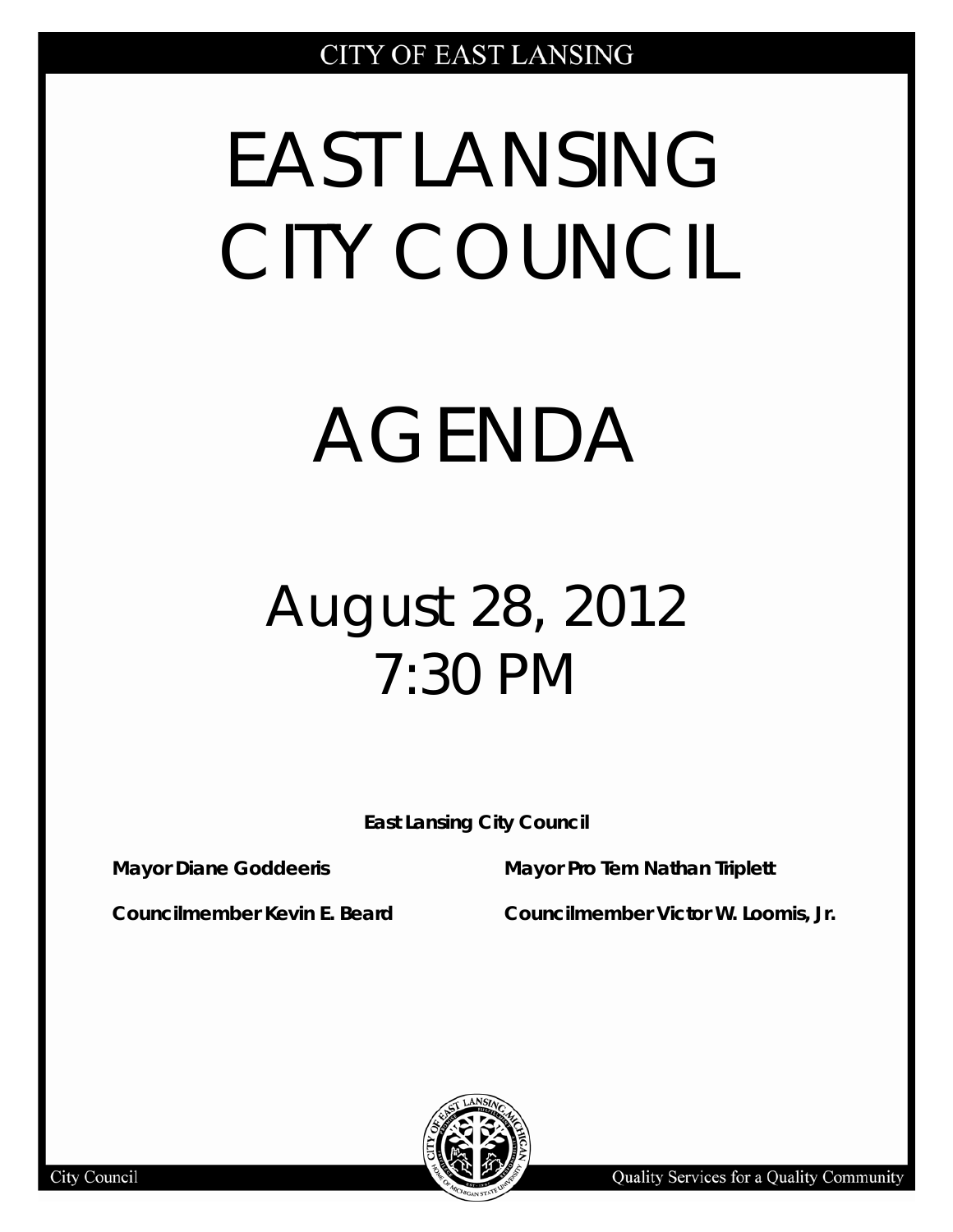City Council meets to take action on legislative matters on the first and third Tuesdays of each month. It is at this time that they can vote on items that appear on their agenda. Meetings start at 7:30 p.m. unless otherwise scheduled, and are cablecast live over WELG, Channel 22, to the community.

#### **AGENDA ITEMS GENERALLY**

By the time an item gets to the City Council agenda, extensive work has already taken place by one or more of the City's attorneys, boards, commissions, staff, Councilmembers, and individuals or groups in the community. The work is documented and provided to Council for consideration prior to taking action on an agenda item.

#### **COMMUNICATIONS**

After Council opens their agenda, members of the audience are given an opportunity to speak to Council about any topic that is not on the agenda. Members of the audience are also allowed to speak to any item on the agenda but are encouraged to do so as the item is addressed by Council. Speaker cards are available near the podium and must be filled out by the speaker. As each agenda item is addressed, the Mayor will invite those who wish to speak to the podium. All speakers are encouraged to be considerate of others waiting to address Council by keeping their remarks brief.

#### **PUBLIC HEARING AGENDA**

Public Hearing Agenda items include all action items that are required by law to be noticed in a paper of general circulation typically not less than 15 days prior to the hearing as required by ordinance, charter, or statute. The notice must include the time, place and subject of the hearing. A public hearing is that portion of a meeting designed specifically to receive input from the public on that item. There are two primary areas of municipal governance with statutes regulating public hearings that the City is required to follow – the Planning Enabling Act (a public hearing is required to amend a zoning ordinance, take action on a special use permit or Planned Unit Development and to adopt a master plan), and the Uniform Budgeting and Accounting Act (a public hearing is required to adopt the budget). In addition, certain community development, economic development, tax increment financing, grant, and related programs have public hearing requirements imposed by state statute, federal law, or granting agency.

#### **CONSENT AGENDA**

Consent Agenda items include routine business items that Council can approve with a single vote. Item included on the Consent Agenda must be voted on separately if requested by any member of the Council. Items requested to be voted on separately are typically moved to the Business Agenda for discussion.

#### **BUSINESS AGENDA**

Business Agenda items include all action items that require discussion but are not required by law to hold a noticed public hearing and those items that a public hearing was held for but action was not taken at the time of the hearing.